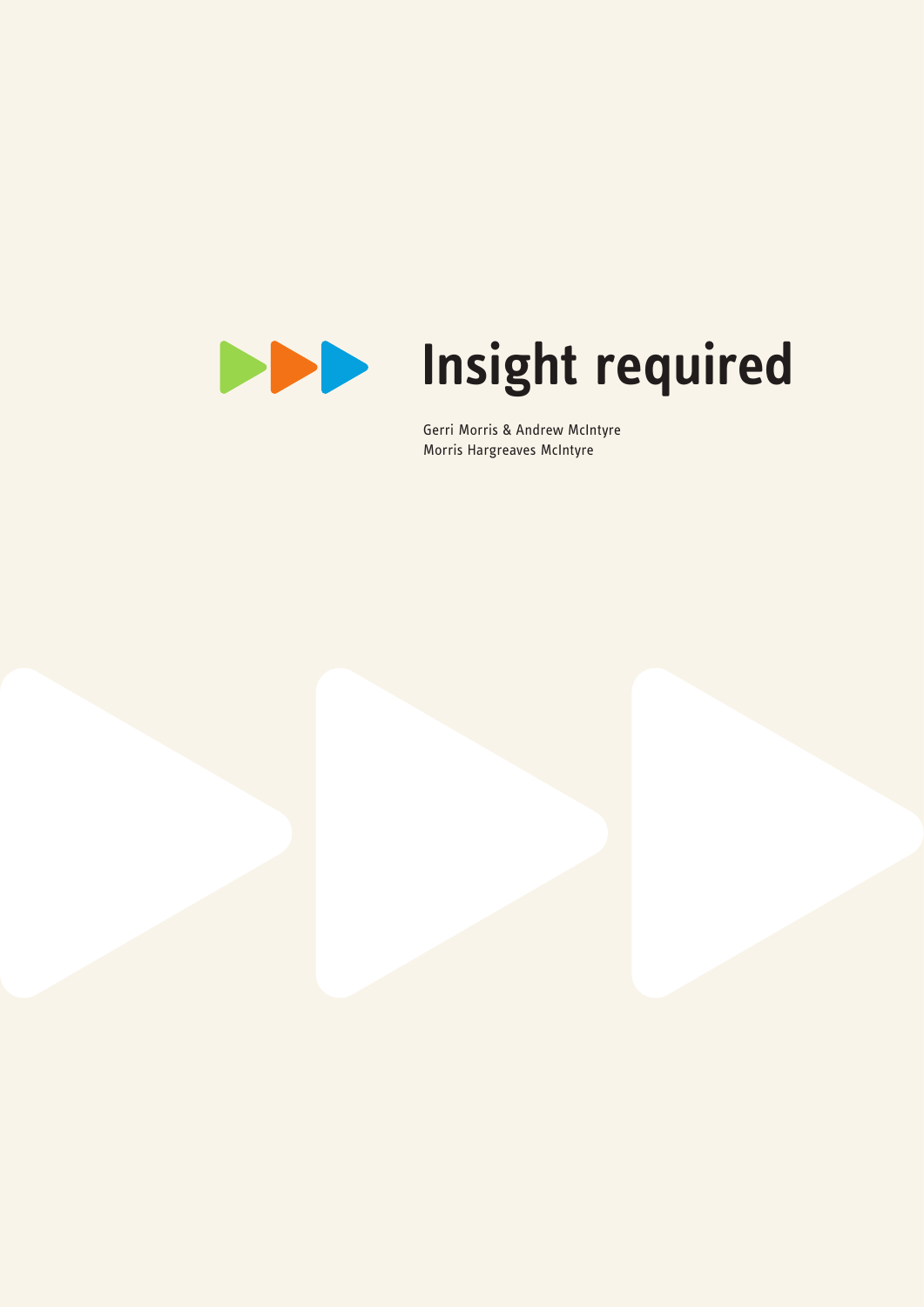

### **Are you sitting comfortably?**

In 1909, Caruso the legendary opera singer Caruso performed at the Free Trade Hall in Manchester. The following day 40,000 people turned out to Heaton Park, North Manchester to hear the recording of his concert broadcast from a gramophone player with a very big horn. And they were all wearing hats.

A century later, opera is broadcast by satellite, with performances beamed live from the Met in New York to cinemas across the UK and the world, to sell out audiences.

At another level of engagement Liverpool Philharmonic –performed to over 80 avatars in the virtual world Second Life. Afterwards, patrons visited the virtual Grand Foyer Bar at the Phil where Petrenko and Composer-in-the-House Ken Hesketh were on hand to chat and answer questions about the performance. That concert can now be experienced by anyone on the site – a potential audience of 8.6m. The difference now is that the second lifers wanted to interact with the experience, including dancing exotically in the aisle.<sup>1</sup>

So – times they are a-changing – but many orchestras still resemble the model of a century ago, and still approach their audience as a distant, respectful group of passive consumers whose hats have now been replaced by a sea of grey hair. At one time, orchestras sold a high proportion of their tickets through industrial subscription schemes. Targeted at people with little money and limited opportunities, a choice of two TV channels and without the internet and a vast array of other cultural offerings as alternatives, orchestral concerts could be the highlight of a drab week. But in the modern world, when the most common reason for a lapsed subscription is death, we need to reconfigure our offer and find new ways to engage people.

And it's not just orchestras: all our traditional arts organisations were developed in very different times, for audiences very different from those we address now. If we are to adapt at the speed set by the fast-changing world around us, then audience insight is the catalyst we need to help us match that pace of change.

## **Why won't they behave?**

It has been tempting for years to entertain the notion that orchestral music, and other art forms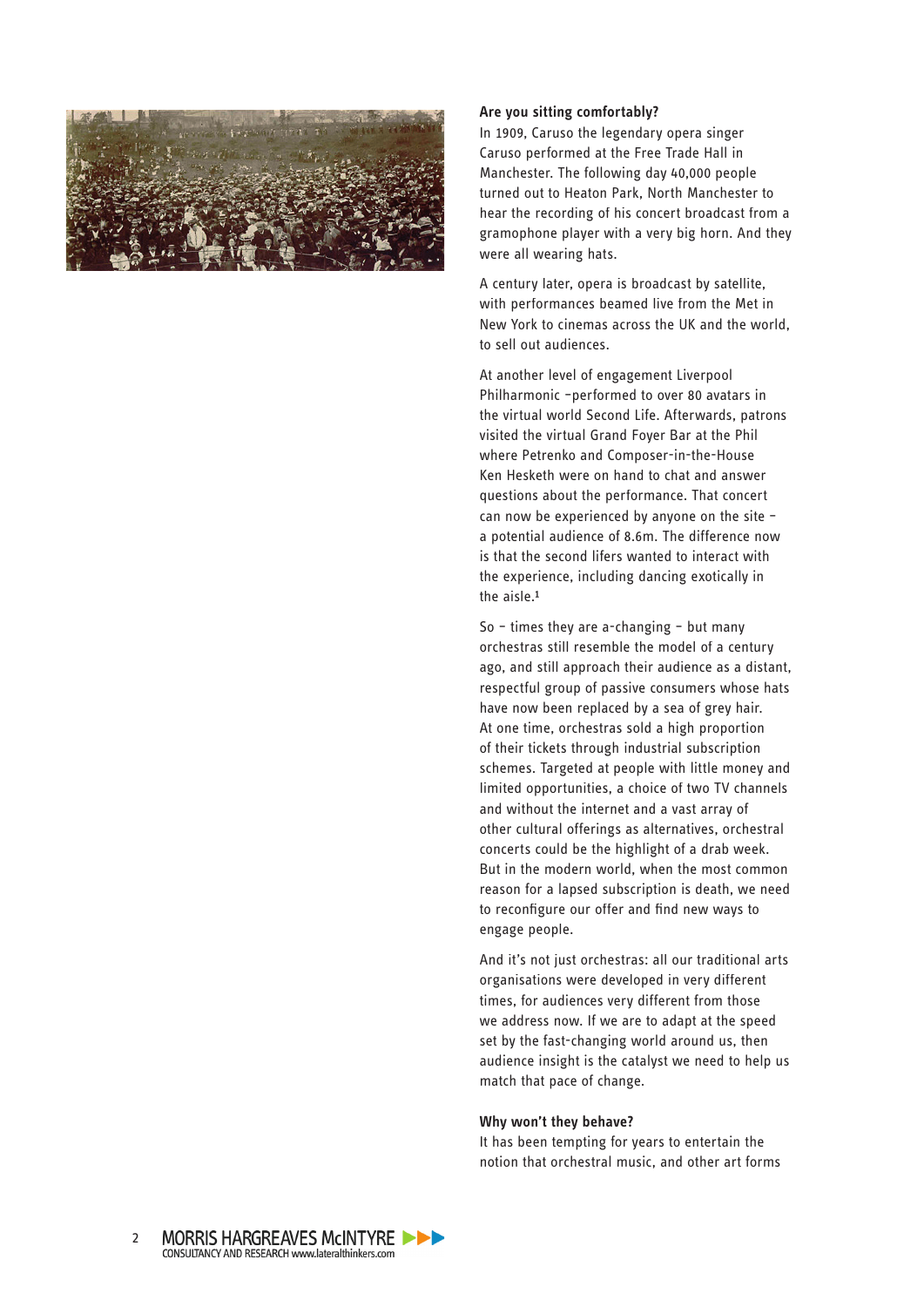come to that, are simply not appreciated by the young: a certain degree of maturity is required to connect with it. The prevalent audience development strategy was simply to wait for people to grow old. But there is little evidence that waves of middle-aged people are replacing those who are dying. People who liked rock music in their teens are still turning out for rock concerts in their sixties. We are dealing with the phenomena of 'middle youth', 'kidults' – people resolutely refusing to act their age.

So where new people are attracted to orchestral music, their attendance habits are proving radically different from their predecessors'. Their frequency levels are a fraction of that of the dedicated audiences they are replacing. Modern audiences are both fickle and promiscuous - but this simply doesn't serve the objectives of the traditional orchestral marketing model.

A feature of conventional arts marketing wisdom in the 70s and 80s was to assert that promiscuity was bad.<sup>2</sup> Monogamy was a construct of orchestras seeking to serve their own needs as ticket sellers: vast amounts of precious marketing budgets were spent on trying to herd people into loyalty pens and defend market share, when the future was in fact a shared market.

The present day solution? Diane Ragsdale<sup>3</sup> has suggested horizontal subscription: to promote subscription schemes that cut across a range of arts organisations, including theatres, orchestras and galleries. This meets audiences' needs for variety and choice and works with the diversity of cultural provision rather than against it.

We believe there are two tools which enable arts organisations to meet these challenges:

- Intelligence: an awareness of the changing world around us that looks way beyond our own database, and
- Insight: an understanding of the needs, attitudes and motivations of our existing and potential audiences.

These are not just helpful in informing the transition we all have to make. They are vital drivers of a wholesale culture change that is critical for those arts organisations looking to a sustainable future.

**Cultural consumers to cultural producers** The BBC estimates that a new blog is created every second. 1.4 million UK pupils now have their

own web page. 50% of 21 year olds in the US are involved in creating artistic content on the web including music, film, visual art, dance, and the written word.<sup>4</sup>

As has been explored in detail elsewhere<sup>5</sup> audiences are no longer content simply to consume. They are increasingly actively engaged in making and distributing art to growing, discerning but endlessly diverse and diffused audiences worldwide. And the blurring of boundaries between high art and popular culture means that increasingly anyone can claim to be an artist and present his or her work as art.

Our audiences will be less inclined to worship at the altar of high art and the artist is less likely to be regarded as a priest. Consequently we have to offer a great deal more than just a passive consumer experience. This democratisation of culture, and the profound shifts in patterns of production, distribution and consumption will come as a big shock to those organisations who see themselves as the exclusive purveyors of culture.

The important thing is that we are not caught like a rabbit in the headlights, or Handy's boiling frog<sup>6</sup>, or the whale after a receding tide, as the pace of change overwhelms us and leaves us squashed, poached or beached.

# **Arts marketing needs to get creative**

Arts marketing particularly has to get a move on: while the world is changing at a frightening pace arts organisations are in glacial mode. Ironically, inherent conservatism in the sector results in a confusion between what is considered good practice and what is in fact merely common practice. What is particularly terrifying is that direct marketing campaigns aired in the 80s are still being repeated now: audiences are still receiving the same letter. We are in danger of norming rather than innovating and continuing to use 20th century tools to meet 21st century challenges.

Culture is becoming more participative and interactive – rather than something that is done for you or to you. So arts organisations now, more than ever before, need to understand, communicate and engage with their audience. For culture to reach into people's lives it has to be resonant and meaningful, and it has to add something that they can't get from the host of other stimulation available elsewhere.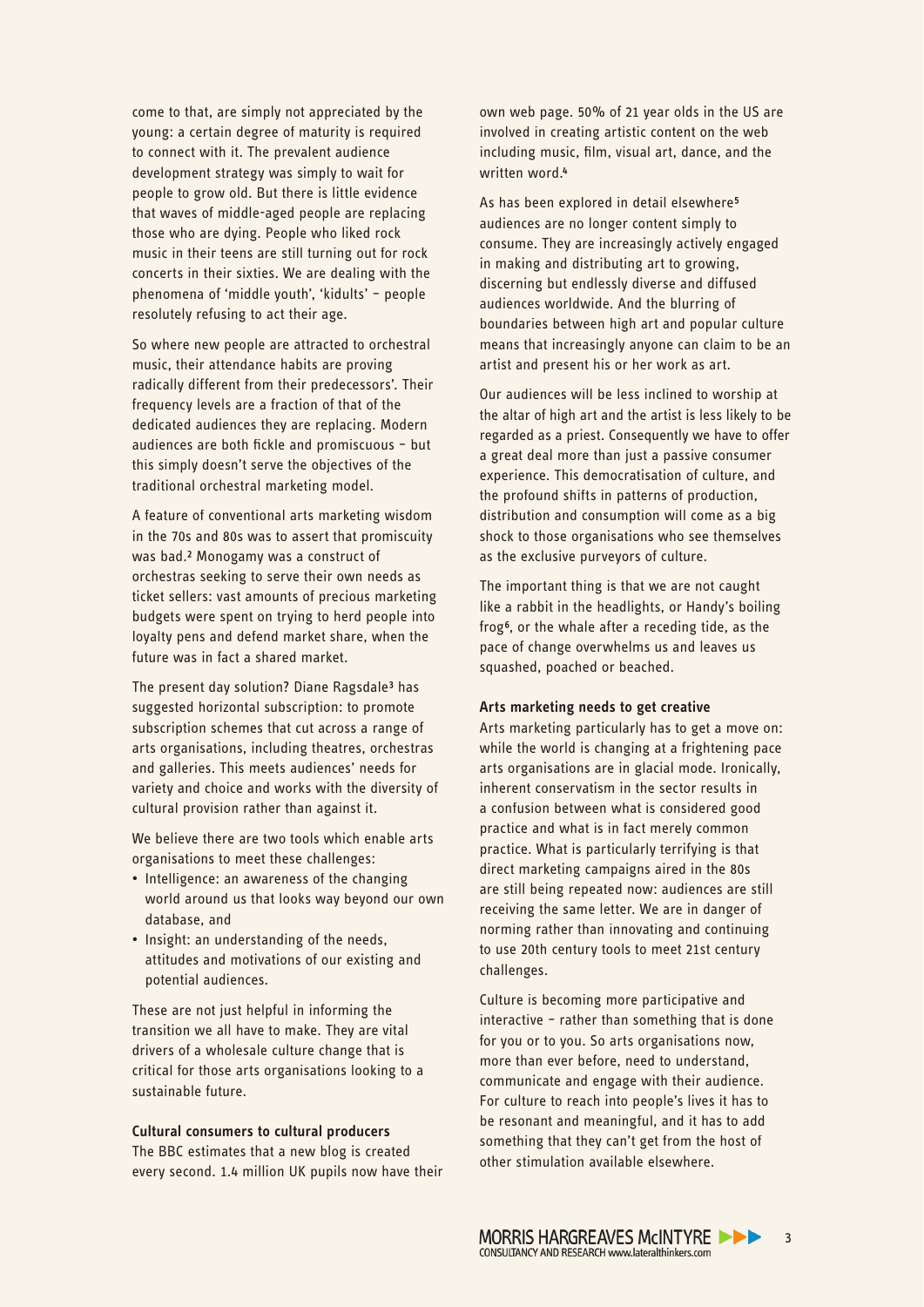Arts organisations need to work with their audiences, rather than 'do things' to them. We need to open up, welcome in, collaborate. We need to accept that we can be challenged and inspired by the audience's creativity and that responding to that stimulus – whether artistically, or in our organisational culture, or in our marketing – might provoke us to produce our best work.

In the past this would have been unthinkable. Artists, creative directors and curators have often proudly distanced themselves from audiences. Engaging with the audience was a sign of dumbing down because audiences couldn't possibly be as inventive, risk-taking or sophisticated as cultural producers. This cascade of disdain has isolated the arts from the public and is still widening the divide. But audiences are intelligent, informed, aspirational, creative, and increasingly articulate, discerning and open to risk – they are just rarely credited as being so by the arts fraternity.

### **It's ours for the taking**

But this transition should not prove too difficult since current social trends are working in favour of the arts.

Patterns are clear. To generalise, in the 80s the emphasis was on acquiring stuff that would make life better. We were consuming, accumulating things and measuring our happiness by how much we owned.

In the 90s the emphasis shifted from blatant consumerism to buying a lifestyle – holidays in the Bahamas, ideal homes – often unattainable dreams reliant on a level of disposable income that was equated with happiness. We outsourced the things we didn't want to do. The result was a massive expansion in services: restaurants, ready meals, nail bars, dog walkers. In reality all this bought was more time to spend at work to pay for the lifestyle.

Now the aspiration is for 'me' time: the work-life balance. We hanker after more modest 'perfect moments' derived from authenticity, community and unforgettable experiences. Together, these contribute to quality of life.

#### **The arts can do that**

The arts can provide these moments – and probably better than any other sector. We can

offer people authenticity. Alongside the handmade produce from the farmers' market we can offer people the chance to get up close and personal with truly ancient and mind-blowing objects. We provide real experiences of watching performers in intimate environments present us with an entirely new worldview, emotionally cathartic moments, intellectual stimulation or just a really good laugh.

We stimulate social interaction: we can offer people the chance to join communities of interest, to engage in shared experiences, a sense of belonging, a sharing of ideas and creativity, affirmation and endorsement.

We provide perfect moments by the bucketful: altered state interludes as we visit an art gallery; pure escapism watching a musical; spinetingling live experiences; nuggets of new and wonderful knowledge; unalloyed joy; celebration; unforgettable first dates. We can make people more interesting to sit next to at dinner parties: we can and do improve the quality of people's lives.

Any multinational company with an unlimited budget would struggle to invent a better portfolio of experiential offers than we have at our disposal. And yet we still communicate our offer in an impersonal way and claim that we don't understand the outcomes and impact of what we are offering. This is absurd. Surely the only reason why most of us work in the arts is because these benefits are implicit. Are we too lazy, too coy or don't we credit the public with getting the same out of it as we do? Is this why we fail to make these benefits explicit?

In order to meet the needs of our 21st century audiences and communicate the benefits we offer more effectively, we have to operate as 21st century organisations. This means changing profoundly and rapidly.

# **The seven pillars of a 21st century arts organisation**

So what are the characteristics of a 21st century arts organisation and how do we become one?

Morris Hargreaves McIntyre have been employed by a number of organisations in drawing up their 21st century development plans. We have identified seven distinguishing features of organisations which are geared up to, and able to engage with their audiences, in an open, flexible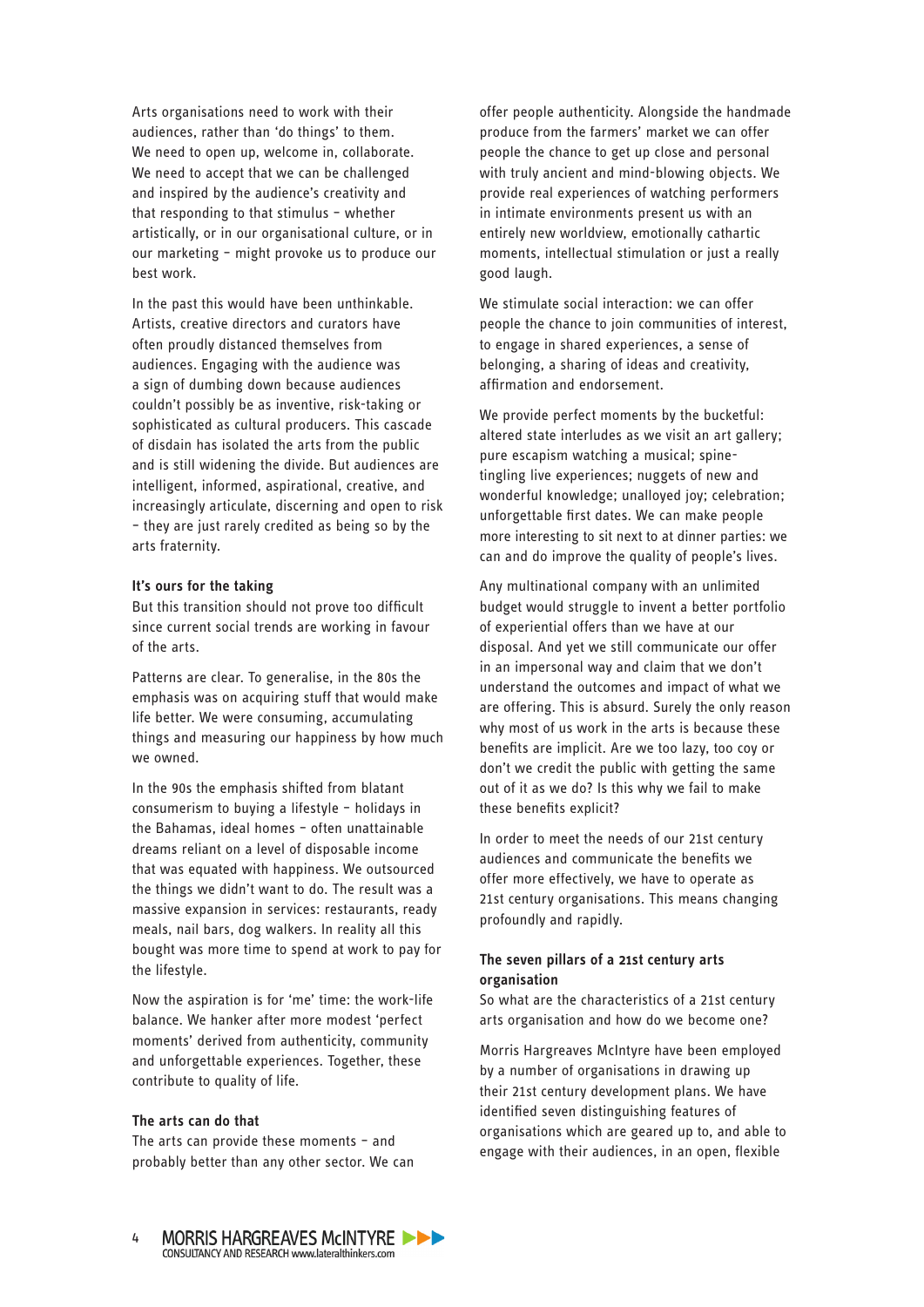and progressive way. These characteristics chime with Diane Ragsdale's<sup>7</sup> findings. We call these the seven pillars and they are:

The organisation is **vision-led** in a way that champions the art and the audience equally. The organisation has an absolute confidence in its artistic vision that enables the artistic director to embrace the audience wholeheartedly, and is philosophically committed to being **audiencefocused**. Fear of or disdain for the audience together with concern for peer approval hold organisations back, rendering them conservative, reactionary, imitative... and doomed.

The organisation is **brand-driven**, recognising that the best way to engage with its audiences is to communicate its essence, values and personality – its DNA – through a strong, assertive and widelyunderstood brand.

The organisation is **outcome-oriented**, firmly believing that art improves the quality of life for individuals. The organisation measures success by the outcomes and impacts it is able to effect.

The organisation's structures and planning are **interdisciplinary**: it is the responsibility of everyone within the organisation to understand, think about and respond to audiences. Crossdepartmental teams are constantly coming up with new and creative ways to engage, grow, and diversify their audience.

Everything the organisation does is **insightguided**. Audience research is the life-blood of the organisation. Audience intelligence informs planning, refines creative projects, measures success. Audiences are understood and segmented, responses are explored and modelled, because otherwise the organisation is working in a bell jar and attempts to reach out and touch the audience will fail.

The organisation is **interactively-engaged** with its audiences, partners and stakeholders. There is a continuous two-way flow of communication and creativity which recognises that the audience is as creative, challenging and passionate about art as the organisation is. Partnerships enable the organisation to extend resources, reach new audiences and develop offers that meet a wider range of needs.

The relationship between the organisation and the individuals who support it is **personalised**: the audience can define the experience they want to have from the organisation.

#### **How do you shape up?**

How can you estimate your progress to becoming a truly 21st century organisation?

Morris Hargreaves McIntyre have developed a simple diagnostic test based on the qualities shown below. This is a self-evaluation exercise for the whole organisation. Everyone takes part and discusses the results to create a shared appraisal. See table below for detail.

The test is not simply useful to analyse your present position. It is also a planning tool. The test results are mapped to show up areas of strength and improvements needed (an example of this is shown in the radar map below). Interdisciplinary teams can then address the development areas areas and set objectives and strategies for moving forward.

We have just finished working with four organisations in New Zealand using the seven pillars as the basis for a strategic planning process entitled Move On Up. This has transformed them as Simon Ferry, Artistic Director of Centrepoint testifies:

Move On Up *has revolutionised and revitalised our company. We feel like a bottle of Fanta given an almighty shake, with the cap ready to blow!*

*Through* Move On Up *we have gone from an introspective, dependent company chasing multiple*  strategies to fulfil shifting objectives to an audience*focused, vision-led company determined to create its own future.* 

*The brand focus has had an immediate effect; it shapes every decision we make, from where we*  invest our financial resources to what loo paper we *choose.* 

*Our strategic plan was a document of 35 pages that sat in the drawer. It is now a one page visual, living document that sits above my desk. I use it daily to guide my decision-making and measure my success. It works for me, not me for it.*

#### **Where is it happening now?**

How are some organisations going about achieving this culture change? The basis of the change process is insight – a real understanding of audiences – coupled with artistic bravery.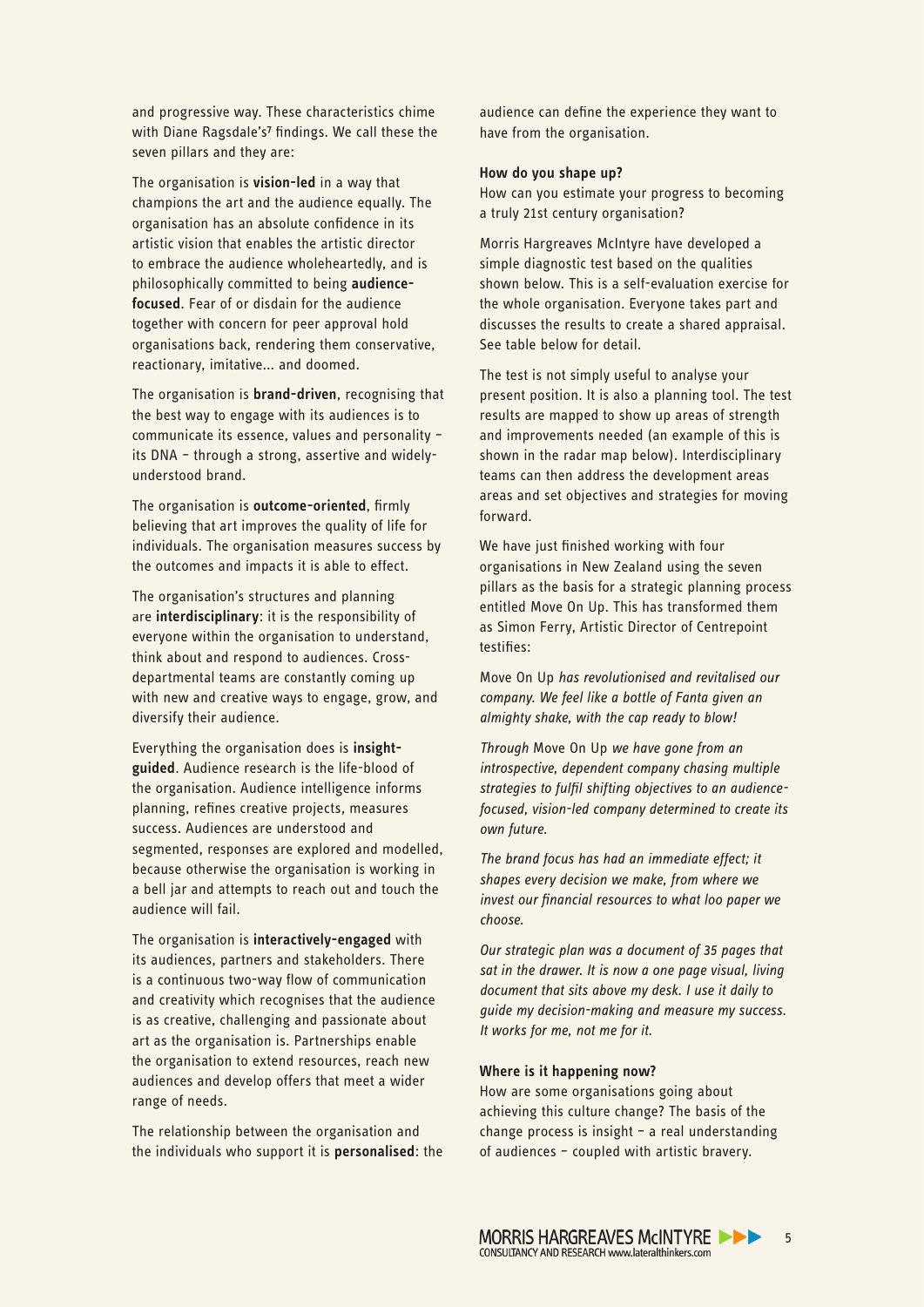For example:

Vision-led, audience-focused: visionary organisations tend to be led by extraordinary individuals who have a strong feel for their audiences, and can accurately gauge what people are ready for. Alex Poots of Manchester International Festival understands how new art forms can be created by blurring boundaries between high art and popular culture, and has created unforgettably intense experiences by placing performances in surprising venues. At the first festival, 21% of the audience for opera were completely new to the art form, and 27% of the total festival audience had taken risks with art forms they would not otherwise have seen.

Brand-led: Tate is an exemplar 21st century organisation whose work and interactive relationship with its audiences is buoyed by a deeply understood, powerful brand identity that infuses every facet of the organisation.

Outcome-oriented: the British Museum has built visitor outcomes and engagement into its

performance indicators. The number of visitors who arrive at the museum expecting to have a purely social experience vet emerge having been stimulated in an intellectual, emotional or spiritual way is now a measure of success across the organisation. Morris Hargreaves McIntyre are now working with the museum to develop an evaluation system that can measure those visitors who achieve an altered state, an imaginative flight or a time travel experience during their visit.

Alan Brown<sup>8</sup> in the USA has measured the intrinsic impacts on audiences of the performing arts against the similar measures of social bonding, intellectual stimulation, aesthetic growth, emotional resonance, captivation and spiritual value for a range of organisations that included dance, theatre and orchestral music presentations covering the Kirov Opera to the musical Mamma Mia! These examples show that despite what think tanks and commentators say. it is possible to plan for, and measure success against, the intrinsic impact of the arts, because we are already doing it.

|                 | Vision-led                                                                                                                             | <b>Brand-driven</b>                                                                                                | Outcome-oriented                                                                                                       | Inter-disciplinary                                                                                                           | Insight-guided                                                                                                                         | Interactively-engaged                                                                                               | Personalised                                                                                                                                             |
|-----------------|----------------------------------------------------------------------------------------------------------------------------------------|--------------------------------------------------------------------------------------------------------------------|------------------------------------------------------------------------------------------------------------------------|------------------------------------------------------------------------------------------------------------------------------|----------------------------------------------------------------------------------------------------------------------------------------|---------------------------------------------------------------------------------------------------------------------|----------------------------------------------------------------------------------------------------------------------------------------------------------|
| <b>Values</b>   | We are unequivocally<br>artistically-led, and<br>relentlessly audience focused.<br>The audience is as important<br>as the art.         | We believe that a brand is the<br>best way to codify and apply<br>our essence (vision), values<br>and personality. | We believe that art improves<br>the quality<br>of life for individuals<br>and the health and<br>well-being of society. | We believe that it's everybody<br>in the organisation's job to<br>understand, think<br>about and respond<br>to the audience. | We believe that<br>audience research is<br>the lifeblood of the<br>organisation. Audience<br>research as important as art<br>research. | We believe that<br>the audience is as<br>intelligent, creative and<br>challenging to us as we want<br>to be to them | We want to help each<br>individual member of the<br>audience to fully engage and<br>respond socially,<br>intellectually, emotionally<br>and spiritually. |
| <b>Features</b> | Leadership champions<br>art and audience equally                                                                                       | Brand informs all aspects of<br>operation                                                                          | <b>Organisation measures</b><br>its success by<br>outcomes and impacts                                                 | Inter-disciplinary<br>teams plan audience<br>development                                                                     | Deep insight, segmentation,<br>needs widely disseminated                                                                               | Continuous<br>two-way exchange<br>with audience                                                                     | Processes are<br>optimised to meet<br>individuals' needs                                                                                                 |
| Practice        | Is there a clear artistic vision<br>that everyone in the<br>organisation understands?                                                  | Have you got a written<br>document defining your<br>brand (essence, values,<br>personality etc)?                   | Has the organisation<br>articulated very clear<br>outcomes for audiences?                                              | Is knowledge about<br>audiences widely<br>disseminated inside your<br>organisation?                                          | Do you have a regular<br>programme of audience<br>research, consultation and<br>evaluation?                                            | Do you deliver your service<br>to/for people or do you do it<br>WITH them?                                          | Do you understand the<br>different needs of different<br>types of visit?                                                                                 |
|                 | Is the commitment to<br>audiences genuine, warm<br>and deeply philosophical<br>rather than just financial or<br>political?             | Does everyone have a copy of<br>this brand document to hand<br>and do they use it?                                 | For each project do you name<br>the visitor segment(s) you're<br>aiming at and what outcomes<br>you want them to get?  | Does everyone in the<br>organisation see<br>understanding audiences as<br>part of their job?                                 | Do you have a dedicated<br>budget for this?                                                                                            | Do audiences have an input<br>into your services and have<br>you got good ideas from<br>them?                       | Have you adapted your<br>programming and<br>presentation to meet these<br>different needs?                                                               |
|                 | Is there an audience<br>champion at the top of the<br>organisation?                                                                    | Have all staff/departments<br>reviewed their activities to<br>see if they are 'on-brand'?                          | Have you defined measures<br>of these outcomes and<br>impacts?                                                         | Do you have cross<br>disciplinary teams that meet<br>often?                                                                  | Have you segmented your<br>audience by their different<br>needs?                                                                       | How have they inspired your<br>creativity?                                                                          | To what extent do you help<br>different types of users to<br>develop their skills,<br>confidence and knowledge?                                          |
|                 | Does this leader consistently<br>focus the staff on improving<br>the audience experience and<br>on delivering audience<br>outcomes?    | Have you acted on issues<br>identified by this brand<br>review?                                                    | Have you set targets for these<br>outcomes and impacts?                                                                | Do these teams include staff<br>that have direct audience<br>contact (eg front of house,<br>box office)?                     | Is this insight driving the<br>development of your work,<br>your programming or your<br>presentation?                                  | How have you facilitated their<br>creativity?                                                                       | To what extent do you meet<br>the needs of specialists and<br>experts?                                                                                   |
|                 | Is the commitment to<br>audiences embedded in your<br>vision, mission and high-<br>level business plan objectives<br>(not just sales)? | Is your brand consistently<br>communicated (visually, in<br>copy and in choice of<br>promotions)?                  | Do you have a reliable way to<br>collect data on these<br>outcomes?                                                    | Do they discuss how to meet<br>the needs of different<br>audiences?                                                          | Is someone responsible for<br>collating, curating and<br>managing this collective<br>knowledge?                                        | Do you have real ongoing two-<br>way dialogue or just<br>occasional input?                                          | How well trained are your<br>staff to interact with visitors<br>on a personal level?                                                                     |
|                 | How much effort do you<br>make to widen access for all<br>through education,<br>explanation and<br>interpretation?                     | Is your brand consistently<br>delivered?                                                                           | Have you defined your wider<br>'societal' responsibilities and<br>are you commited to<br>widening participation?       | Does this influence the work<br>or the way it is presented,<br>explained or supported?                                       | Would you describe<br>vourselves as a learning<br>organisation?                                                                        | What partnerships have you<br>created with other bodies?                                                            | Are your marketing and<br>communications<br>personalised?                                                                                                |

# The seven pillars

© MORRIS HARGREAVES McINTYRF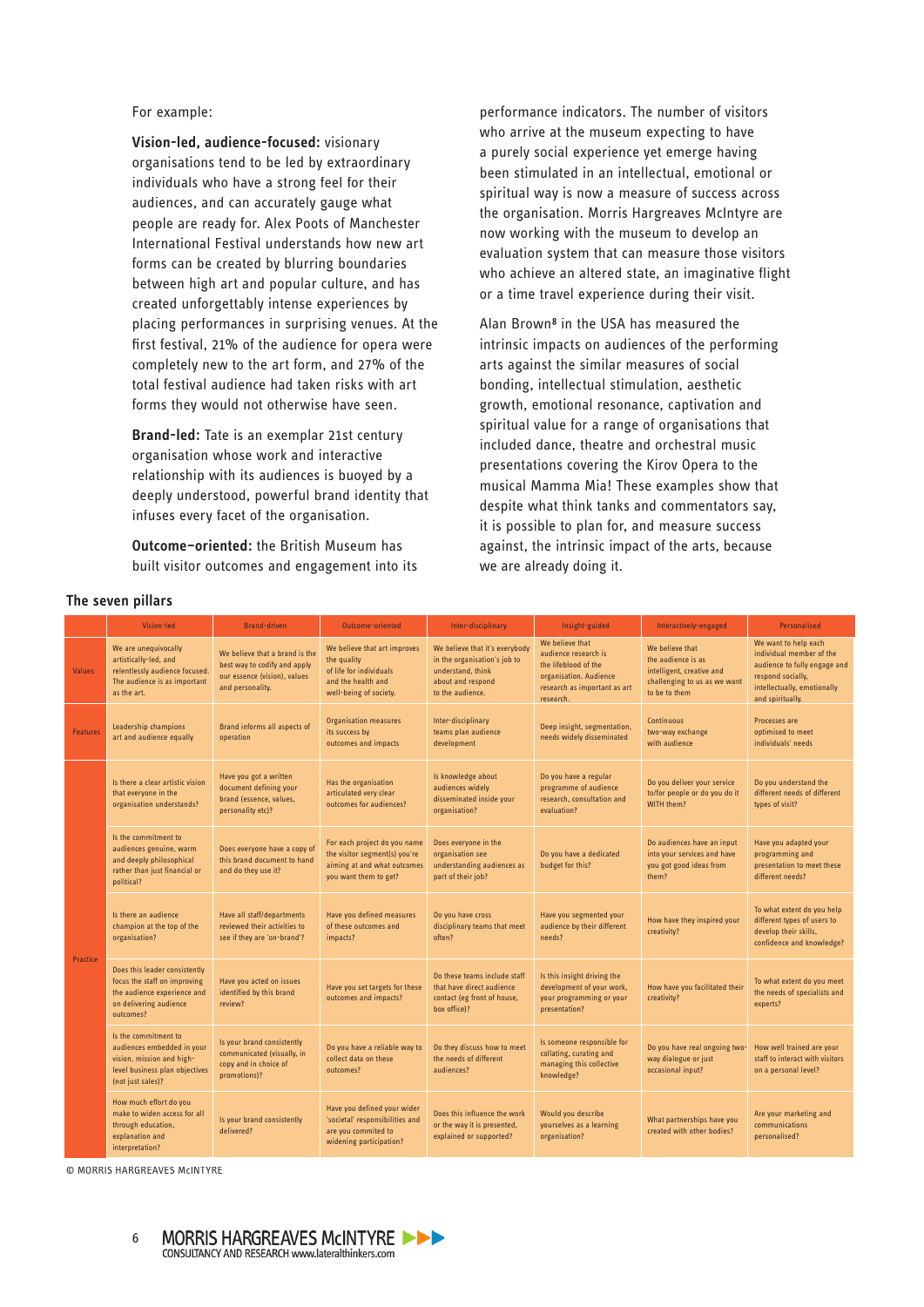

© MORRIS HARGREAVES McINTYRE

**Interdisciplinary:** Bristol's Museums, Galleries and Archives have been engaged in a process of culture change to become a more audiencefocused service. This has been manifested in the planning process for the new Museum of Bristol, which is being developed by interdisciplinary teams, informed by audience forums and e-panels.

**Insight-guided:** the National Maritime Museum is using wide-ranging qualitative and quantitative research, going beyond visitor profile to explore patterns of engagement, outcomes and impact, brand awareness and brand resonance. This insight informs the museum's strategic planning.

**Interactively-engaged:** Contact Theatre, a pioneering young people's theatre in Manchester, not only gives over its foyer and other spaces for programming by its young audiences, but also involves young people in its planning and decision making. The result is a dynamic, lively social space and an organisation that is genuinely connected with and shaped by its audiences.

Diane Ragsdale highlights another example of interactivity. In 2006, MoMA exhibited 11 videos created by the public in response to an open call, to accompany audio art by avant garde media group The Residents. MoMA then posted the 11 videos on YouTube. The public participated again by voting for their favourites.<sup>9</sup>

**Personalised:** In 2000, the Edinburgh International Film Festival adopted a pychographic segmentation system based on motivations,

behaviour and expertise. This informed their personalised booking services including the Suggest-o-tron, a web-based gadget which helps attenders to tailor their selection of festival films, encouraging them to take risks by signposting new films on the basis of well-known titles that they have enjoyed before. These services have significantly increased the numbers of films people see at the festival and the level of risktaking amongst audiences. Audience Builder is a personalised, software-based CRM system developed by Morris Hargreaves McIntyre as a result of psychographic segmentation of live music attenders, and is also designed to build frequency and risk-taking.

#### **Why is it taking so long?**

Many of the examples above are drawn from museums. In 1994, we wrote a report saying the development of museums and galleries was at least 10 years behind the performing arts sector. Now, however, the performing arts are lagging way behind museums and galleries in terms of being audience-focused, insight–guided and outcome-orientated.

15 years ago Morris Hargreaves McIntyre developed Test Drive, a personalised, interactive and audience-focused approach to market development. As we write, the whole state of Queensland in Australia is running the world's biggest Test Drive campaign encompassing almost all performances and venues. The campaign is being repeated by the state of Victoria. In Sweden this year, Malmö Opera has attracted more new attenders through Test Drive than all the Opera companies in the UK put together have attracted in the past 15 years. This company is also the first in the world to fully adopt Audience Builder.

Morris Hargreaves McIntyre work and train internationally, helping organisations in countries including the Philippines, Korea, Vietnam, Hong Kong and Singapore fast-track their arts marketing practice, based on experience from the UK. But in the past three years these 'developing' countries have quickly caught up and overtaken UK standards, having embraced emerging technologies far more fully and creatively than many British organisations. It is now our international clients who are challenging us to develop innovative practice, which we re-import back to the UK.